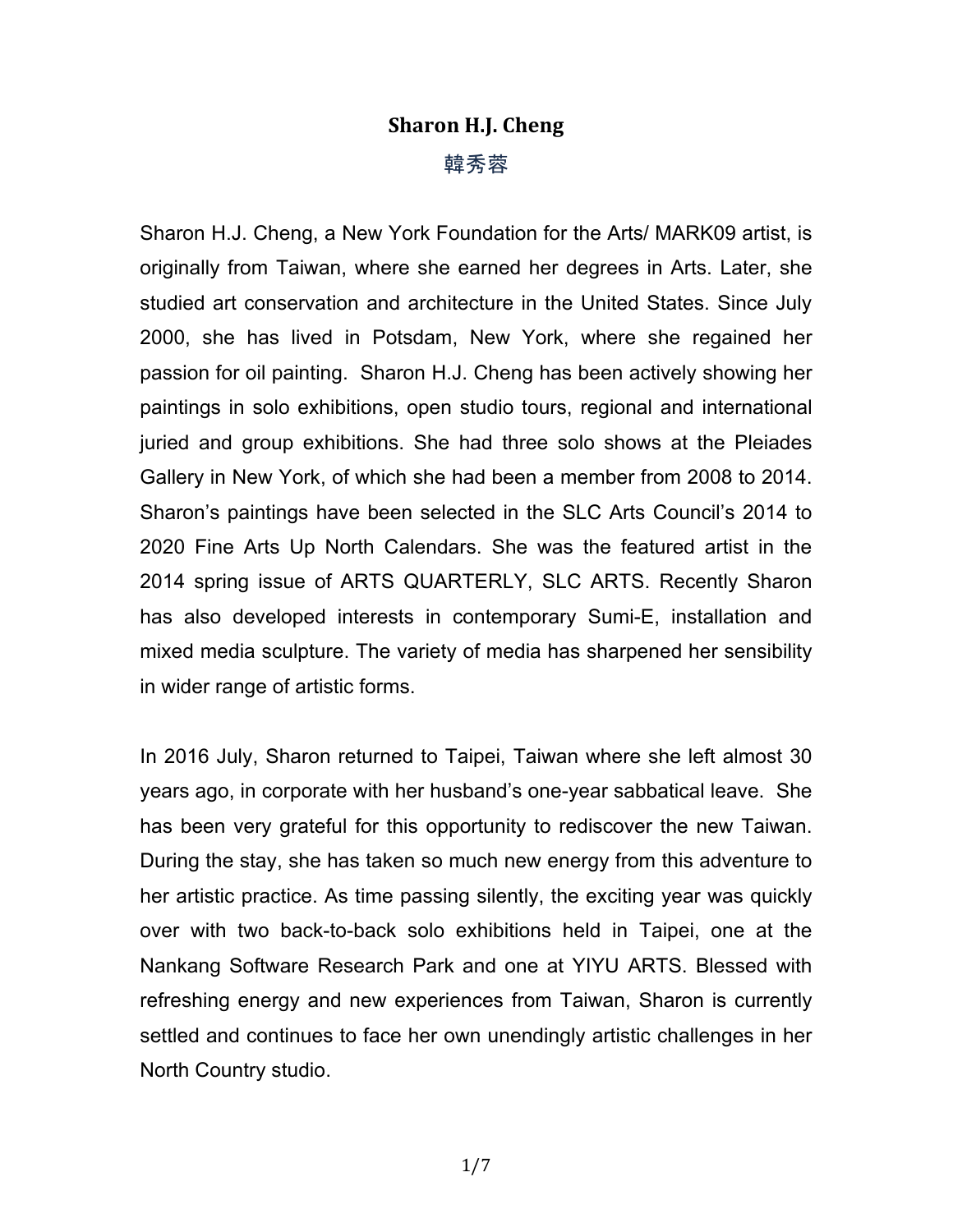# **Sharon H.J. Cheng**

# 韓秀蓉

### **Exhibitions**

### **Solo Exhibitions**

| 2021 | Pink Monsters and Circles, Artists' Studio Tour, Organized by St.<br>Lawrence County Arts Council, Potsdam, New York |
|------|----------------------------------------------------------------------------------------------------------------------|
| 2020 | Sharon H.J. Cheng Exhibit, YIYU ARTS, Taipei, Taiwan                                                                 |
| 2018 | My Daily Search for Inner Peace, Adirondack Lakes Center for the Arts,<br><b>Blue Mountain Lake, New York</b>        |
| 2017 | Circles in My Heart, YIYU ARTS, Taipei, Taiwan                                                                       |
|      | Circles in My Heart, Nankang Software Park, Taipei, Taiwan                                                           |
| 2016 | Beyond Gravity and Horizon, Adirondack Lakes Center for the Arts,<br><b>Blue Mountain Lake, New York</b>             |
| 2015 | Sharon H.J. Cheng - Artist in Residence, The Art of Wellness Program,<br>Canton-Potsdam Hospital, Potsdam, NY        |
|      | Echo, First Crush Art Serials, Potsdam, New York                                                                     |
| 2014 | In and between the Air, Pleiades Gallery of Contemporary Art, New<br>York, New York                                  |
|      | Artists' Studio Tour, Organized by St. Lawrence County Arts Council,<br>Potsdam, New York                            |
| 2013 | Finding that Perfect Cloud, Silver Tips Art Shows, Tarrytown, New York                                               |
|      | Artists' Studio Tour, Organized by St. Lawrence County Arts Council,<br>Potsdam, New York                            |
| 2012 | In the Realm of Clouds and Origami, Pleiades Gallery of Contemporary<br>Art, New York, New York                      |
|      | Artists' Studio Tour, Organized by St. Lawrence County Arts Council,<br>Potsdam, New York                            |
| 2011 | Sharon H.J. Cheng Oil Paintings Solo Show, Silver Tips Art Shows,<br>Tarrytown, New York                             |
| 2010 | Chasing Poetry, Pleiades Gallery, New York, New York                                                                 |
|      | Artists' Studio Tour, Organized by St. Lawrence County Arts Council,<br>Potsdam, New York                            |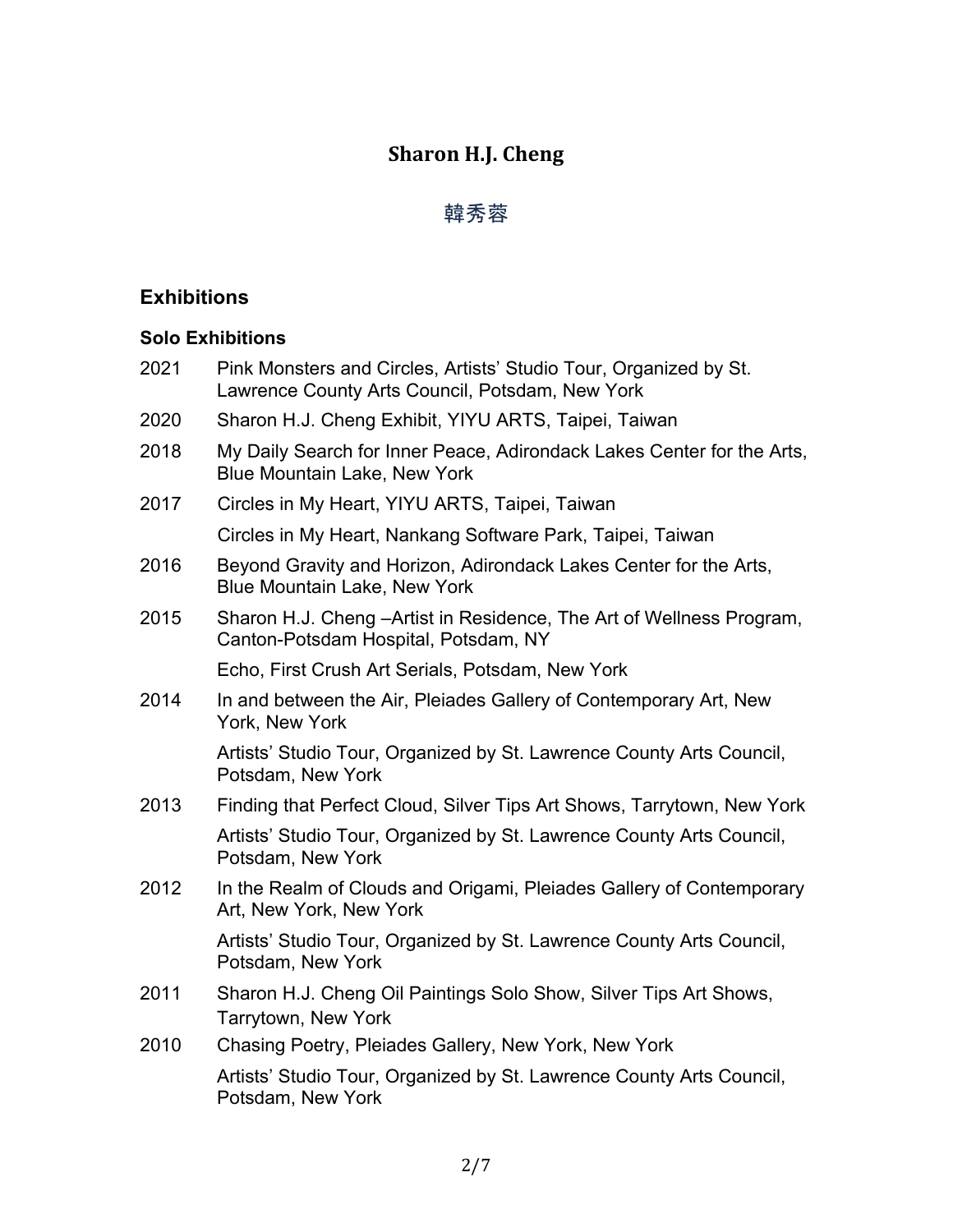- 2009 Artists' Studio Tour, Organized by St. Lawrence County Arts Council, Potsdam, New York
- 2008 Artists' Studio Tour, Organized by St. Lawrence County Arts Council, Potsdam, New York
- 2006 Sharon H.J. Cheng Oil Paintings Show, St. Lawrence County Arts Council, Potsdam, New York

#### **Juried and Group Exhibitions**

- 2021 Black and White Juried Show (Virtual), SLC Arts Council, Potsdam, NY Members' Juried Art Exhibit (Virtual), Juror Kasarian Dane, Frederic Remington Art Museum, Ogdensburg, New York Bits and Pieces Juried Show, Juror Kris Rozelle, SLC Arts Council, Potsdam, NY Creative Partners Showcase, SLC Arts Council, Potsdam, NY
- 2020 New York State Juried Art Exhibit, Juror Mary Ann Varley, Frederic Remington Art Museum, Ogdensburg, New York "Amabier Exhibition", Institute of Plastic Arts, Begin Gallery, Kyoto, Japan Selected Artist, ChaShaMa 25<sup>th</sup> Anniversary Gala (canceled due to COVID-19 Pandemic), New York, New York Members' Juried Art Exhibit (Virtual), Juror Basia Goszczynka, Frederic Remington Art Museum, Ogdensburg, New York

SLC Arts Members Show (Virtual), Potsdam, NY Abstract Show (Virtual), SLC Arts Council, Potsdam, NY

2019 International Juried Art Exhibit, Juror Peter Russom, Frederic Remington Art Museum, Ogdensburg, New York

SLC Arts Members Show, Gibson Gallery, SUNY in Potsdam, NY

Chashama Gala 2019, New York, New York Members' Juried Art Exhibit, Juror Rich Fedorchak, Frederic Remington Art Museum, Ogdensburg, New York

2018 International Shoebox Art Exhibition Tour, Institute of Plastic Arts, Curator Yu-Whuan Wang, Yosenji Temple and Begin Gallery, Kyoto, Japan

SLC Arts Members Show, Massena, New York

Art Happening, Curator Ola Aldous, Canton, New York

2017 International Juried Art Exhibit, Juror Stephen Horne, Frederic Remington Art Museum, Ogdensburg, New York

> 2<sup>nd</sup> Taiwan Annual, Association of the Visual Arts in Taiwan, Taipei, Taiwan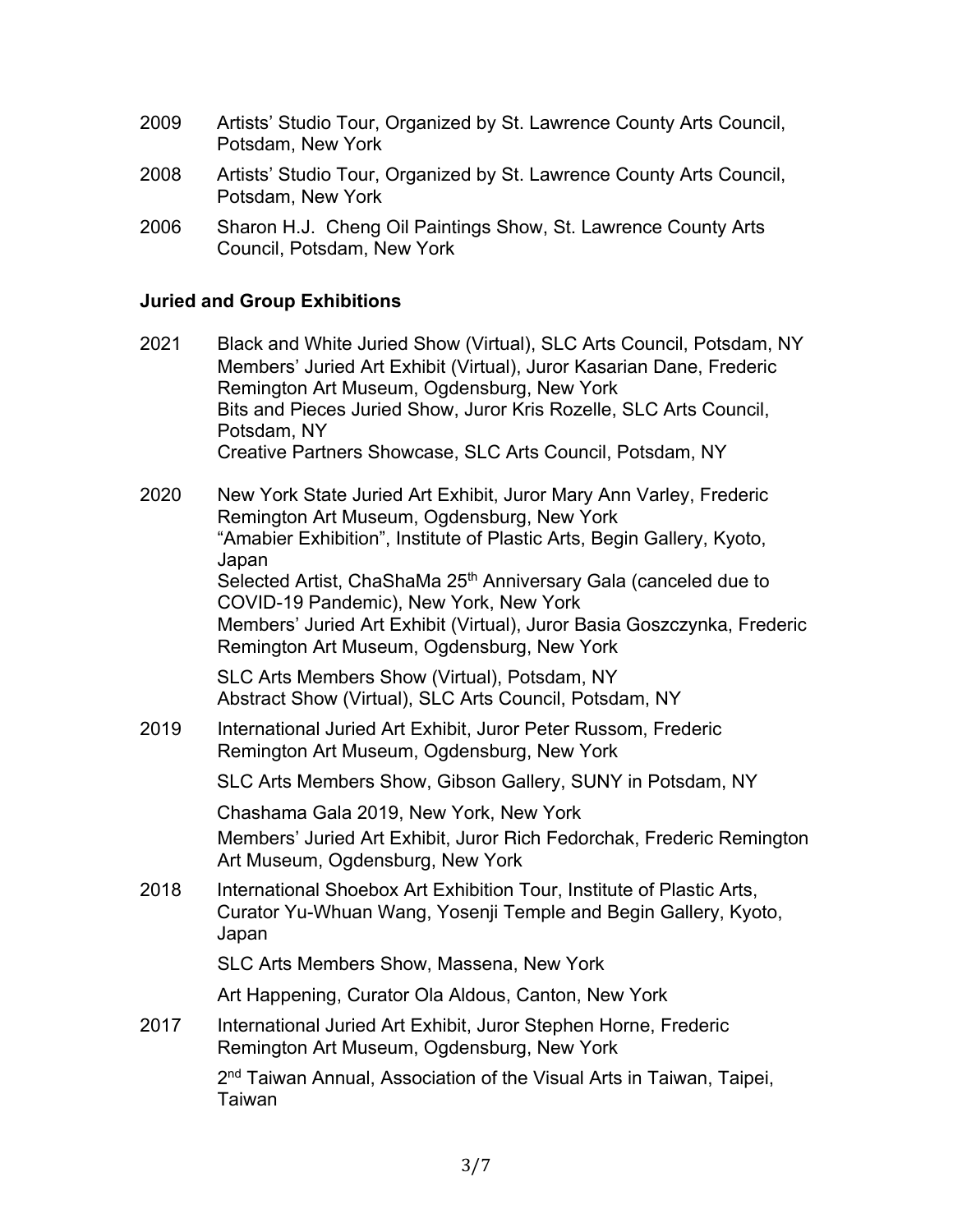|      | LIFE/ ART/ LIFE, Curators Jason Kung and Nevia, Venice, Italy                                                                                     |
|------|---------------------------------------------------------------------------------------------------------------------------------------------------|
| 2016 | International Shoebox Art Exhibition Tour, Curator Yu-Whuan Wang,<br>Sun Moon Gallery, Maizuru, and Begin Gallery, Kyoto, Japan                   |
|      | Inspired by Music, St. Lawrence County Arts Council, Potsdam, New<br>York                                                                         |
|      | Members' Juried Art Exhibit, Juror Catherine Tedford, Frederic<br>Remington Art Museum, Ogdensburg, New York                                      |
| 2015 | SLC Arts Members Show, Jurors Theresa Samways, Hilary Emerson<br>Lay, Romi Sebald and Trish Varney, Gibson Gallery, SUNY in Potsdam,<br><b>NY</b> |
|      | Members' Juried Art Exhibit, Juror Sharon H.J. Cheng, Frederic<br>Remington Art Museum, Ogdensburg, New York                                      |
|      | Small Works Show, Pleiades Gallery, New York, New York                                                                                            |
| 2013 | Artist Fair 2013, Association of the Visual Arts in Taiwan, Taipei and<br>Tainan, Taiwan                                                          |
|      | Peace Framed, Curator Rebekah Wilkins-Pepiton, St. Lawrence County<br>Arts Council, Potsdam, New York                                             |
|      | New Work for a New Year, Curator Rebekah Wilkins-Pepiton, St.<br>Lawrence County Arts Council, Potsdam, New York                                  |
| 2012 | Artist Fair 2012, Association of the Visual Arts in Taiwan, Tai-Chung<br>and Taipei, Taiwan                                                       |
|      | Members Group Show, Pleiades Gallery, New York, New York                                                                                          |
| 2011 | Fred and Friends, Curator Laura Foster, Frederic Remington Art<br>Museum, Ogdensburg, New York                                                    |
|      | Artist Fair 2011, Association of the Visual Arts in Taiwan, Taipei and<br>Kao-Hsiung, Taiwan                                                      |
|      | Cover Art Exhibition, Arts Council for the Northern Adirondacks, Lake<br>Placid Center for the Arts, Lake Placid, New York                        |
|      | Members Group Show, Pleiades Gallery, New York, New York                                                                                          |
| 2010 | The Viebranz Literary Salon Series II - Three Contemporary Artists,<br>Curator Peter Selgin, St. Lawrence University, Canton, New York            |
|      | NYS Juried Art Exhibit 2010, Frederic Remington Art Museum,<br>Ogdensburg, New York                                                               |
|      | Members Group Show, Pleiades Gallery, New York, New York                                                                                          |
| 2009 | MIXED DOZEN MARK ARTISTS, St. Lawrence County Arts Council,<br>Potsdam, New York                                                                  |
|      | Members Group Show, Pleiades Gallery, New York City, New York                                                                                     |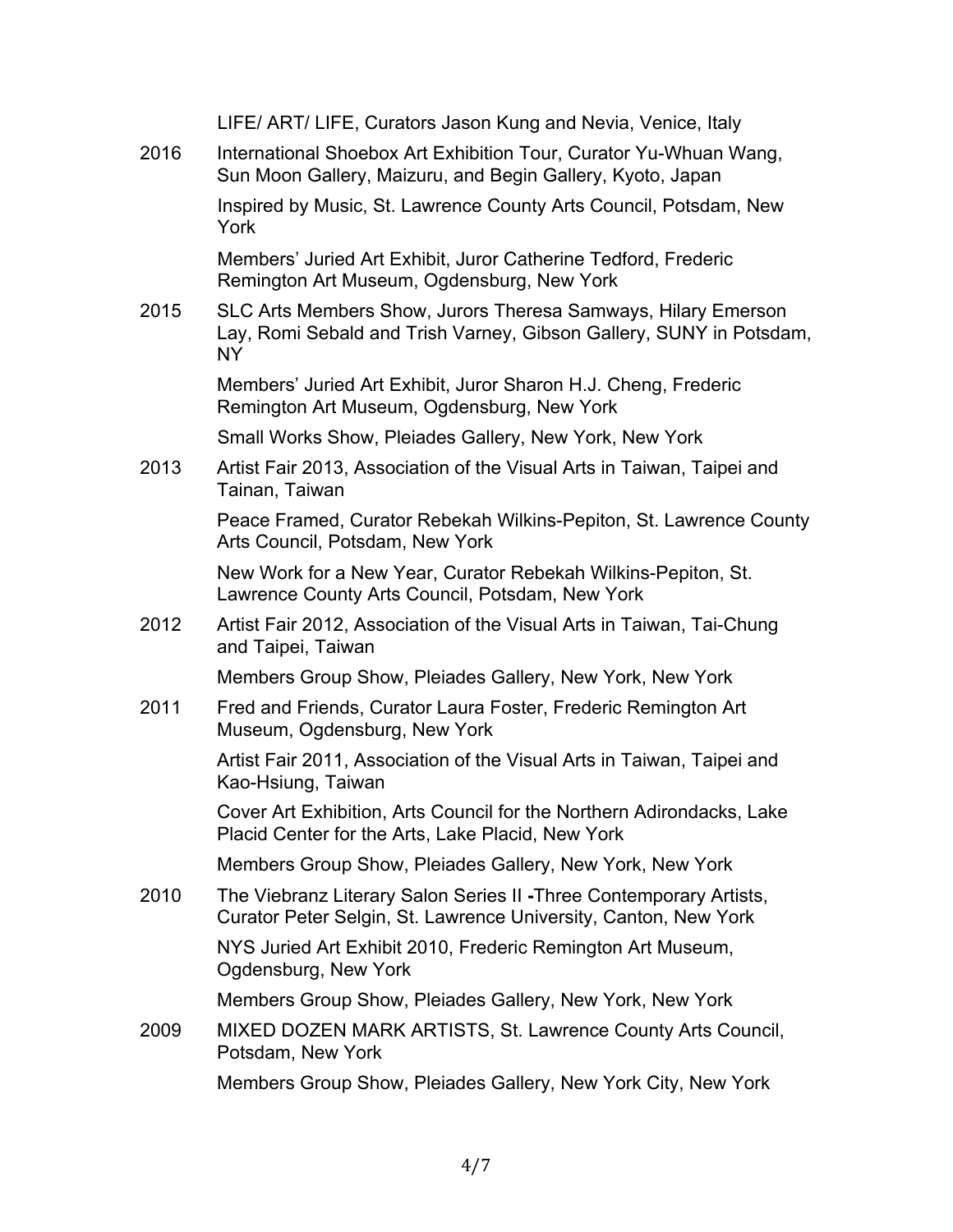| 2008 | Art for Healing, St. Lawrence County Arts Council, Curator Hillary Oak,<br>Potsdam, New York                                                 |
|------|----------------------------------------------------------------------------------------------------------------------------------------------|
|      | Community Exhibition, Creative Spirit Community Art Center, Potsdam,<br>New York                                                             |
|      | Annual Juried Art Exhibition, Massena Artists Association, Massena,<br>New York                                                              |
| 2007 | International Juried Art Exhibit, Juror Gwynn Hamilton, Frederic<br>Remington Art Museum, Ogdensburg, New York                               |
| 2006 | Honor Our Mother and Father Juried Art Show, St. Lawrence County<br>Arts Council, Potsdam, New York                                          |
| 2005 | International Juried Art Exhibit, Juror Roger Bailey, Frederic Remington<br>Art Museum, Ogdensburg, New York                                 |
| 2004 | Annual Juried Art Exhibition, Massena Artists Association, Massena,<br>New York                                                              |
|      | A Diversity of Women Artists, Curator Hillary Oak, Creative Spirit Art<br>Center, Potsdam, New York                                          |
|      | North Country Regional Juried Art Show, Jurors Richard Zakin and Dr.<br>Helen Zakin, Gibson Gallery, SUNY Potsdam, Potsdam, New York         |
| 2003 | International Juried Art Exhibit, Jurors Dianne Drayse Alonso and<br>Dorothy Limouze, Frederic Remington Art Museum, Ogdensburg, New<br>York |

### **Awards**

| 2019 | People's Choice Award, SLC Arts Members Show, Gibson Gallery,<br><b>SUNY in Potsdam, NY</b>                                                         |
|------|-----------------------------------------------------------------------------------------------------------------------------------------------------|
|      | Grant, Chashama Foundation, New York, New York<br>Best in Show, Members' Juried Art Exhibit, Frederic Remington Art<br>Museum, Ogdensburg, New York |
| 2011 | Grant, Strategic Opportunity Stipend (SOS) from the New York<br>Foundation for the Arts and the Arts Council for the Northern<br>Adirondacks        |
| 2010 | Grant, Strategic Opportunity Stipend (SOS) from the New York<br>Foundation for the Arts and the Arts Council for the Northern<br>Adirondacks        |
| 2009 | MARK '09 NYFA Award, New York Foundation for the Arts                                                                                               |
| 1989 | Grant, the Starr Foundation Fellowship, organized by the Asian Art                                                                                  |

Conservation, Metropolitan Museum of Art, New York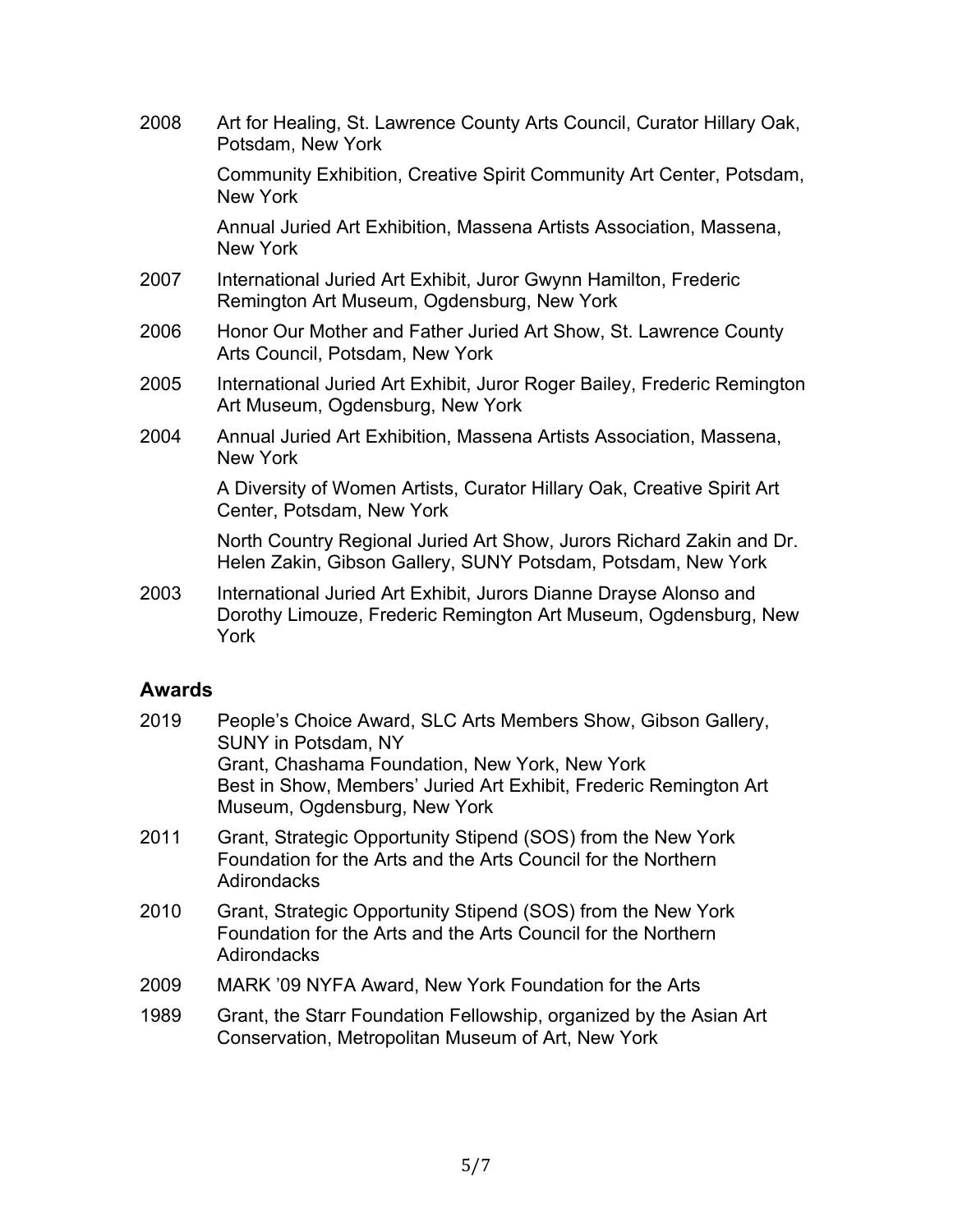**Gallery Representation** YIYU Arts Center

### **Experience**

| 2020    | Juror, Abstract Show, St. Lawrence County Arts Council, Potsdam,<br><b>New York</b>                                                                                                 |
|---------|-------------------------------------------------------------------------------------------------------------------------------------------------------------------------------------|
| 2015    | Fall Program Coordinator, St. Lawrence County Arts Council,<br>Potsdam, New York<br>Juror, 2015 Members' Juried Art Exhibit, Frederic Remington Art<br>Museum, Ogdensburg, New York |
|         | Instructor, Center for Lifelong Education and Recreation, SUNY<br>Potsdam, Potsdam, New York                                                                                        |
| 2014    | Instructor, St Lawrence County Art Educator Professional<br>Development, SLC Arts Council, Potsdam, NY                                                                              |
|         | Instructor, Center for Lifelong Education and Recreation, SUNY<br>Potsdam, Potsdam, New York                                                                                        |
| 2013    | Instructor, Center for Lifelong Education and Recreation, SUNY<br>Potsdam, Potsdam, New York                                                                                        |
| 1990-91 | Assistant Painting Conservator, Hirabayashi Studio, New Orleans,<br>Louisiana                                                                                                       |
| 1987-88 | Conservator, Acquisition & Registration Department, Taipei Fine Arts<br>Museum, Taipei, Taiwan                                                                                      |
|         | Oil Painting Instructor, Art Studio, Taipei Fine Arts Museum, Taipei,<br>Taiwan                                                                                                     |
|         | Adjunct Lecturer, Department of Civil Engineering, Chung-Yuang<br>Christian University, Taught Art Appreciation, Chung-Li, Taiwan                                                   |
|         | Adjunct Lecturer, Department of Applied Arts, National Taiwan<br>University of Arts, Taught Chinese Traditional Pattern, and Drawing,<br>Banciao, Taiwan                            |
| 1985-87 | Assistant Curator, Exhibition Department, Taipei Fine Arts Museum,<br>Taipei, Taiwan                                                                                                |
| 1984-85 | Editor, Education & Promotion Department, Taipei Fine Arts Museum,<br>Taipei, Taiwan                                                                                                |
| 1980-81 | Instructor, Society of Fine Arts Studies, Chinese Marine College,<br>Taipei, Taiwan                                                                                                 |

### **Education**

1994 School of Architecture, Tulane University, New Orleans, Louisiana